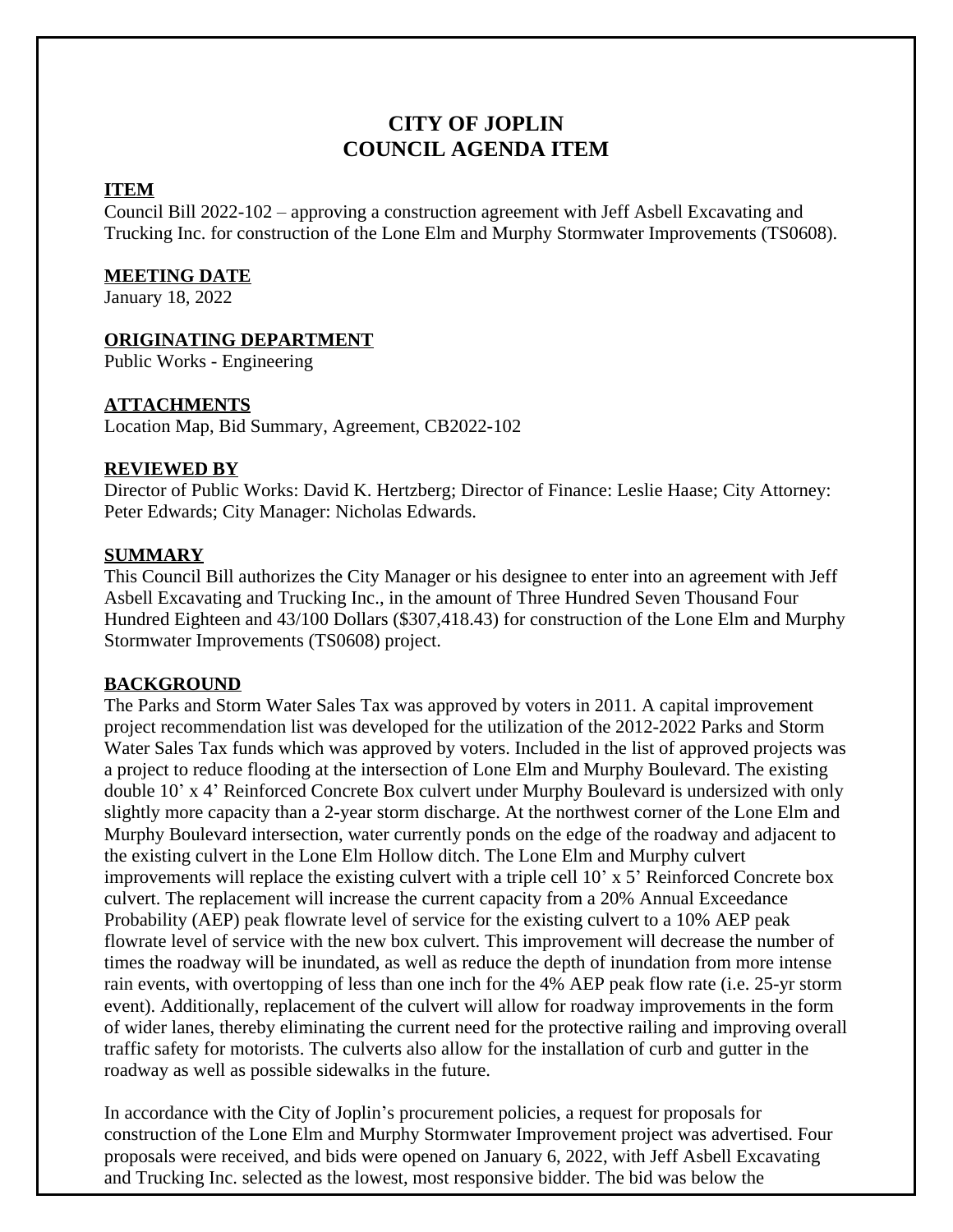Engineer's estimate. Construction inspection services are intended to be performed in-house by the Public Works department.

# **FUNDING SOURCE**

These payments are included in the FY 2021-22 budget of the Parks and Storm Water Sales Tax fund.

# **RECOMMENDATION**

Staff recommends approval of this Council Bill No. 2022-102, an agreement with Jeff Asbell Excavating and Trucking Inc., in the amount of Three Hundred Seven Thousand Four Hundred Eighteen and 43/100 Dollars (\$307,418.43) for construction of the Lone Elm and Murphy Stormwater Improvements (TS0608) project on first reading.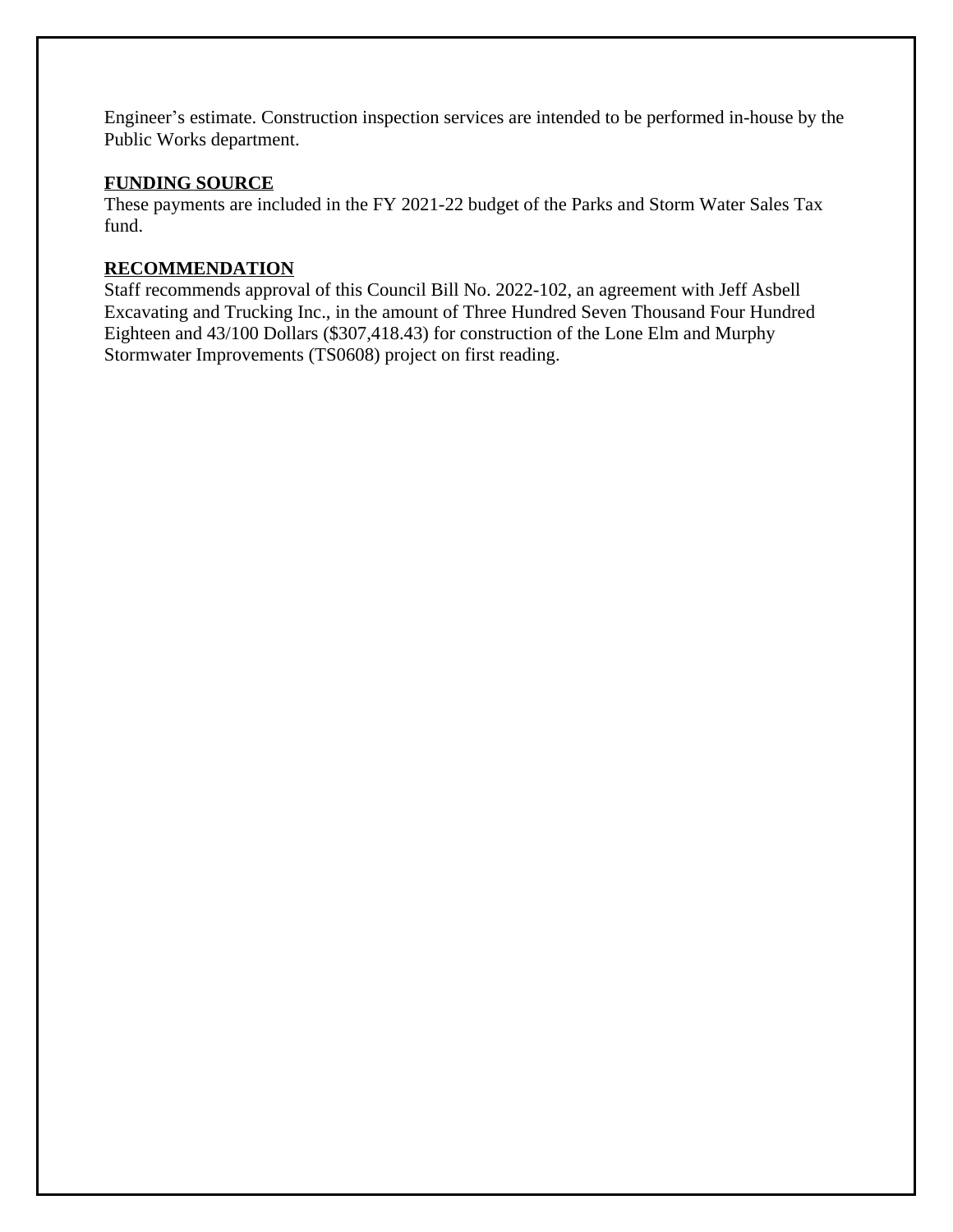

# **BID SUMMARY**

# **PROJECT: Lone Elm & Murphy Stormwater Improvements (TS0608)**

# **DATE OF BID OPENING: January 6, 2022 2:00 P.M.**

| <b>Contractor</b>                             | <b>Bid</b>   |
|-----------------------------------------------|--------------|
| Engineer's Estimate                           | \$422,682.00 |
| <b>Jeff Asbell Excavating &amp; Trucking,</b> | \$307,418.43 |
| Inc.                                          |              |
| D&E Plumbing and Heating, Inc.                | \$326,680.00 |
| <b>B3 Contractors, LLC</b>                    | \$375,701.00 |
| Sprouls Construction, Inc.                    | \$480,684.00 |
|                                               |              |
|                                               |              |
|                                               |              |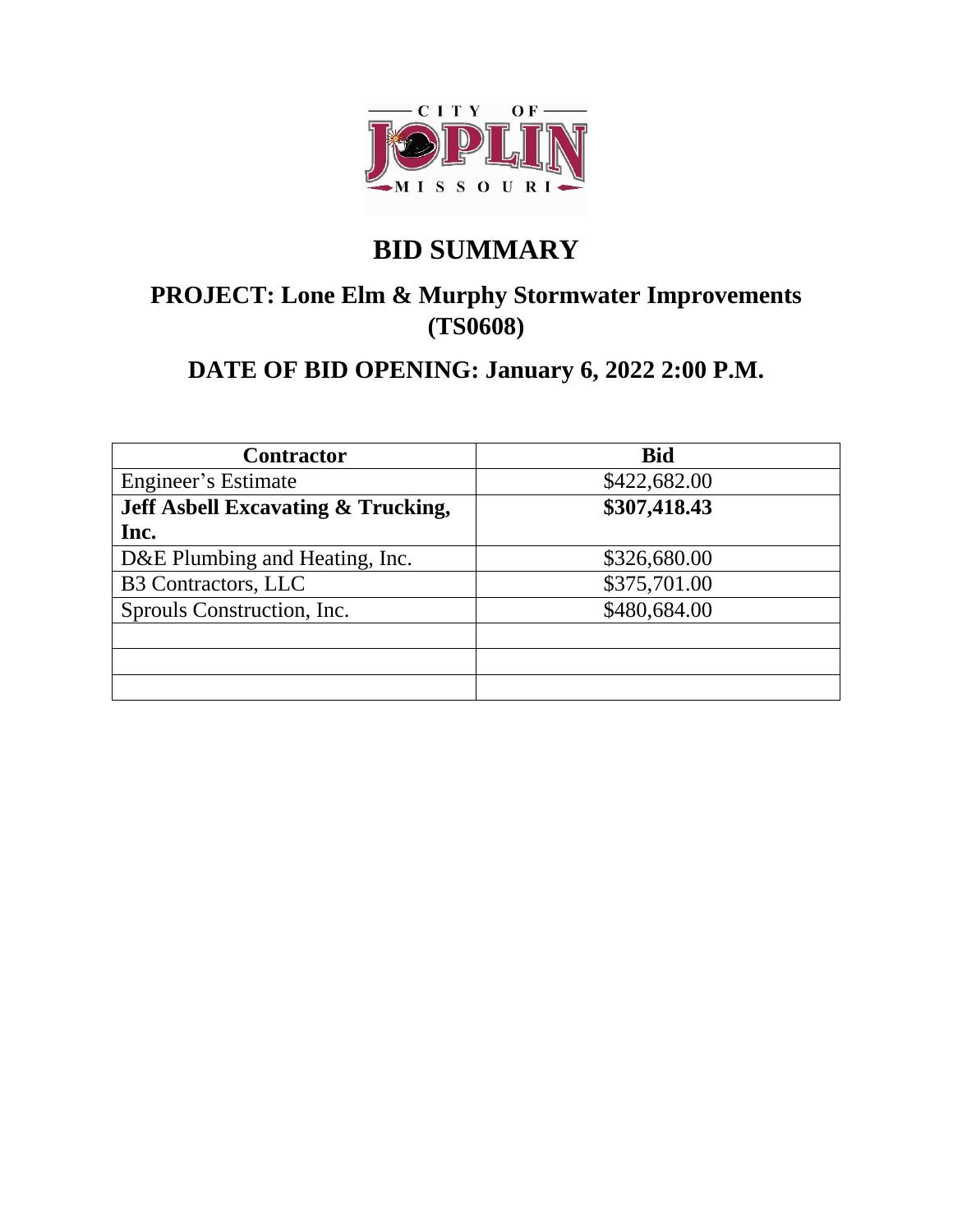

# **AGREEMENT BETWEEN CITY OF JOPLIN AND JEFF ASBELL EXCAVATING AND TRUCKING INC.**

| <b>CITY</b>                                                           | <b>CONTRACTOR</b>                                                 |
|-----------------------------------------------------------------------|-------------------------------------------------------------------|
| CITY OF JOPHN                                                         | Name: Jeff Asbell Excavating $&$ Trucking Inc.                    |
| <b>602 S. MAIN STREET</b><br><b>JOPLIN, MO 64801</b>                  | 9400 State Highway 171<br>Address:<br>Carl Junction, MO 64834     |
| David K. Hertzberg P.E.<br>Attention:<br><b>Public Works Director</b> | Jacob Asbell<br>Attention:                                        |
| Department: Public Works - Engineering                                | 417-649-1900<br>417-649-1269<br>Fax:<br>Phone:                    |
| 417-625-4738<br>417-624-0820,<br>Phone:<br>Fax:<br>ext 1553           | Murphy Boulevard and Lone Elm Stormwater Improvements<br>(TS0608) |

**THIS AGREEMENT**, made and entered into this \_\_\_\_ day of \_\_\_\_\_\_\_\_\_\_, 20\_\_\_\_, by the parties identified above.

**WITNESSETH**: That whereas, the Contractor has become the lowest responsible bidder for furnishing the supervision, labor, tools, equipment, materials and supplies and for constructing the following City improvements:

# **Murphy Boulevard and Lone Elm Stormwater Improvements (TS0608)**

The City and Contractor agree to the following:

**1. Manner and Time for Completion**. The Contractor will furnish all supervision, labor, tools, equipment, materials and supplies necessary to perform, and to perform said work at Contractor's own expense in accordance with the contract documents and any applicable City ordinances and state and federal laws within 180 calendar days from the date Contractor is ordered to proceed, which order shall be issued by the Director of Public Works within 30 days after the date of this contract.

**2. Prevailing Wages**. All labor utilized in the construction of the aforementioned improvements shall be paid a wage of no less than the "prevailing hourly rate of wages" for work of a similar character in this locality, as established and amended at any time by the Department of Labor and Industrial Relations of the State of Missouri. At any time the contractor is found to not have paid prevailing wages, the contractor shall forfeit as a penalty to the city one hundred dollars for each underpaid worker employed, for each calendar day, or portion thereof such worker is paid less than the said stipulated rates for any work done under this contract.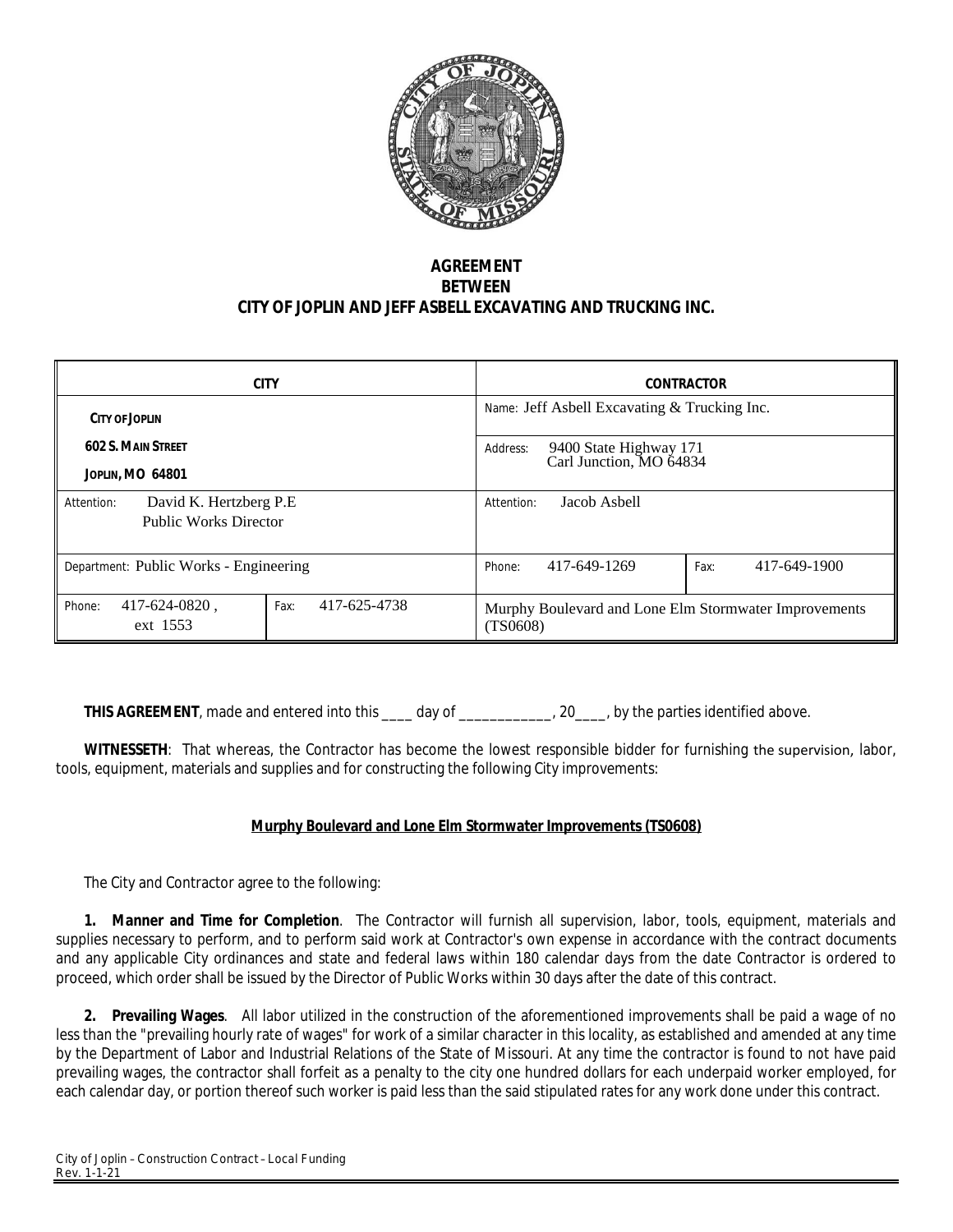**3. Insurance Requirements**. Without limiting any of the other obligations or liabilities of the Contractor, the Contractor shall secure and maintain at its own cost and expense, throughout the duration of this Contract and until the work is completed and accepted by the City of Joplin, insurance of such types and in such amounts as may be necessary to protect it and the interests of the City of Joplin against all hazards or risks of loss as hereunder specified or which may arise out of the performance of the Contract Documents. The form and limits of such insurance, together with the underwriter thereof in each case, are subject to approval by the City of Joplin. Regardless of such approval, it shall be the responsibility of the contractor to maintain adequate insurance coverage at all times during the term of the Contract. Failure of the Contractor to maintain coverage shall not relieve it of any contractual responsibility or obligation or liability in general or under the Contract Documents.

The certificates of insurance, including evidence of the required endorsements hereunder or the policies, shall be filed with the City within ten (10) days after the date of the receipt of Notice of Award of the Contract to the Contractor and prior to the start of work. All insurance policies shall require that the insurance company in question provide thirty (30) days written notice prior to modification or cancellation of such insurance. Such notices shall be mailed, certified mail, return receipt requested, to:

City of Joplin - Public Works, 602 S. Main Street, Joplin, MO 64801

Such policies shall name the City as an additional insured, with limits of liability not less than the sovereign immunity limits for Missouri public entities calculated by the Missouri Department of Insurance as of January 1 each calendar year and published annually in the Missouri Register pursuant to Section 537.610, RSMo. (See, [http://insurance.mo.gov/industry/sovimmunity.php\)](http://insurance.mo.gov/industry/sovimmunity.php)

As of January 1, 2021, the minimum coverage for the insurance referred to herein shall be as set out below:

**a. Workers' Compensation….**Statutory coverage per RSMo 287.010 et seq

# **Employer's Liability……….** \$1,000,000.00

**b. Commercial General Liability Insurance**, including coverage for Premises, Operations, Products and Completed Operations, Contractual Liability, Broad Form Property Damage, Independent Contractors, Explosion, Collapse, and Underground Property Damage and endorsed for blasting if blasting required. Such coverage shall apply to bodily injury and property damage on an "Occurrence Form Basis" with limits of at least Two Million Nine Hundred Forty Thousand Eight Hundred Sixty-eight and no/100 Dollars (\$2,940,868.00) for all claims arising out of a single accident or occurrence and at least Four Hundred Forty-one Thousand One Hundred Thirty and no/100 Dollars (\$441,130.00) with respect to injuries and/or death of any one person in a single occurrence and an amount not less than at least \$1,000,000 for all claims to property arising out of a single occurrence and at least \$100,000 to any one owner with respect to damages to property. Contractor agrees that the proceeds of such insurance policy shall first be used to pay any award, damages, costs, and/or attorneys' fees incurred by or assessed against City, its employees, officers and agents, before payment of any award, damages, costs or attorneys' fees of Contractor, its employees, officers or agents. Contractor agrees to cause its insurer to name City as an additional insured on such insurance policy, including the City as an additional insured for coverage under its products-completed operations hazard, and said policy shall be primary and noncontributory.

**c. Automobile Liability Insurance** covering bodily injury and property damage for owned, non-owned and hired vehicles, with limits of at least Two Million Nine Hundred Forty Thousand Eight Hundred Sixty-eight and no/100 Dollars (\$2,940,868.00) for all claims arising out of a single accident or occurrence and at least Four Hundred Forty-one Thousand One Hundred Thirty and no/100 Dollars (\$441,130.00) with respect to injuries and/or death of any one person in a single accident or occurrence.

**d. Owner's and Contractor's Protective Liability Insurance** to protect the City, its agents, servants and employees from claims which may arise from the performance of this Contract, with limits of at least Two Million Nine Hundred Forty Thousand Eight Hundred Sixty-Eight and no/100 Dollars (\$2,940,868.00 for all claims arising out of a single accident or occurrence and at least Four Hundred Forty-One Thousand One Hundred Thirty and no/100 Dollars (\$441,130.00) with respect to injuries and/or death of any one person in a single accident or occurrence.

The Owner's and Contractor's Protective Liability Insurance must:

- **(1)** Be a separate policy with the named insured being: The City of Joplin, and
- **(2)** Contain an endorsement that disclaims coverage for any claim barred by the doctrines of sovereign immunity or official immunity, except attorney's fees and other litigation costs incurred in defending a claim. Nothing contained in this policy (or this endorsement thereto) shall constitute any waiver of whatever kind of these defenses or sovereign immunity or official immunity for any monetary amount whatsoever.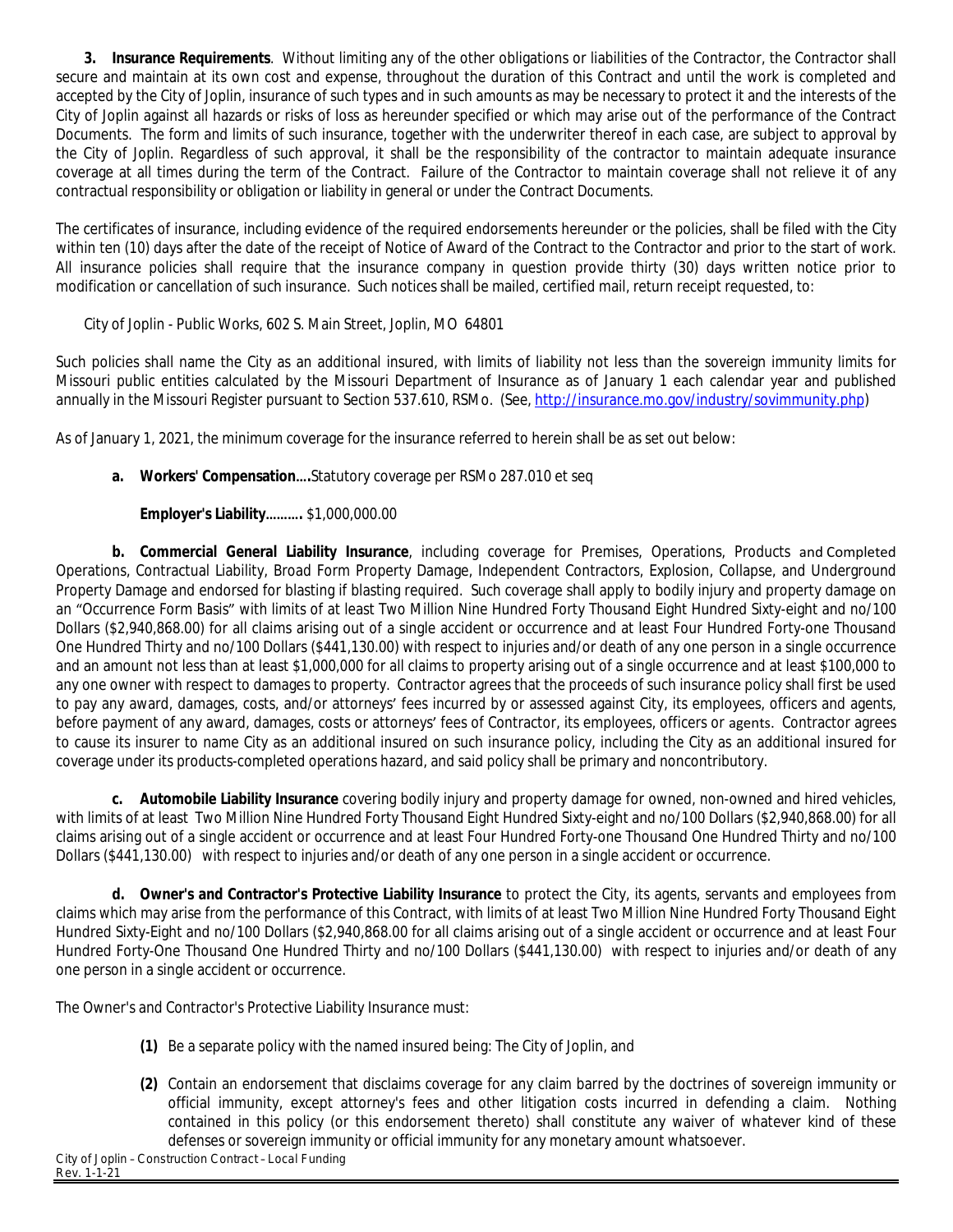**e. Builders Risk Insurance** for contracts involving unoccupied structures. The Contractor shall secure All Risk Builder's Risk Insurance. Unless specifically authorized by the City, the amount of such insurance shall not be less than the total contract price.

**f. Subcontracts**. In case any or all of this work is sublet, the Contractor shall require the subcontractor to procure and maintain all insurance required in subparagraphs (a), (b) and (c) hereof and in like amounts. Contractor shall require any and all subcontractors with whom it enters into a contract to perform work on this project to protect the City of Joplin through insurance against applicable hazards or risks and shall, upon request of the City, provide evidence of such insurance.

**g. Notice**. The Contractor and/or subcontractor shall furnish the City prior to beginning the work, the policy as specified in subparagraph (d), and satisfactory proof of carriage of all the insurance required by this contract, with the provision that policies shall not be canceled, modified or non-renewed without thirty (30) days written notice to the City of Joplin.

**h. Legislative or Judicial Changes.** In the event the scope or extent of the City's tort liability as a governmental entity as described in Section 537.600 through 537.650 RSMo is broadened or increased during the term of this agreement by legislative or judicial action, the City may require Contractor, upon 10 days written notice, to execute a contract addendum whereby the Contractor agrees to provide, at a price not exceeding Contractor's actual increased premium cost, additional liability insurance coverage as the City may require to protect the City from increased tort liability exposure as the result of such legislative or judicial action. Any such additional insurance coverage shall be evidenced by an appropriate certificate of insurance and shall take effect within the time set forth in the addendum.

**4. Performance, Labor, and Materials Payment Bond:** The Contractor shall furnish a Performance Bond and a Labor and Materials Payment Bond with surety approved by the City and on the forms approved by the City, each bond shall be in the amount of Three Hundred Seven Thousand Four Hundred Eighteen and 43/100 Dollars (\$307,418.43) conditioned upon the full and faithful performance of all major terms and conditions of this contract and payment of all labor and material suppliers. It is further mutually agreed between the parties hereto that if at any time after the execution of this agreement and the surety bond(s) hereto attached for its faithful performance and payment of labor and material suppliers, the City shall deem the surety or sureties upon such bond(s) to be unsatisfactory, or if, for any reason, such bond(s) ceases to be adequate to cover the performance of the work, the Contractor shall, at its expense, within five (5) days after the receipt of notice from the City to do so, furnish an additional bond or bonds, in such form and amount, and with such surety or sureties as shall be satisfactory to the City. In such event no further payment to the Contractor shall be deemed to be due under this contract until such new or additional security for the faithful performance of the work and the payment of labor and material suppliers shall be furnished in a manner and form satisfactory to the City. The corporate surety on any performance or payment bond must be licensed by the State of Missouri and if the required bond exceeds \$25,000.00 must be listed in United States Treasury Circular 570.

**5. Certification Regarding Disbarment, Eligibility, Indictments, Convictions or Civil Judgements for all Federal Aid Projects:** By signing and submitting the bid, the president or authorized official of the bidder, under penalty of perjury under the laws of the USA, shall certify that, except as noted in the exceptions, the company or any person associated therewith in the capacity of owner, partner, director, officer, principal investor, project director, manager, auditor or any position involving the administration of federal funds:

(Reference can be made to "The System for Award Management" website as a helpful resource).

- a. Is not currently under suspension, debarment, voluntary exclusion or determination of ineligibility by any federal agency.
- b. Has not been suspended, debarred, voluntarily excluded or determined ineligible by any federal agency within the past three years.
- c. Does not have a proposed debarment or suspension pending.
- d. Has not been indicted, convicted or had a civil judgment rendered against any of the listed parties by a court of competent jurisdiction in any matter involving fraud or official misconduct within the past three years.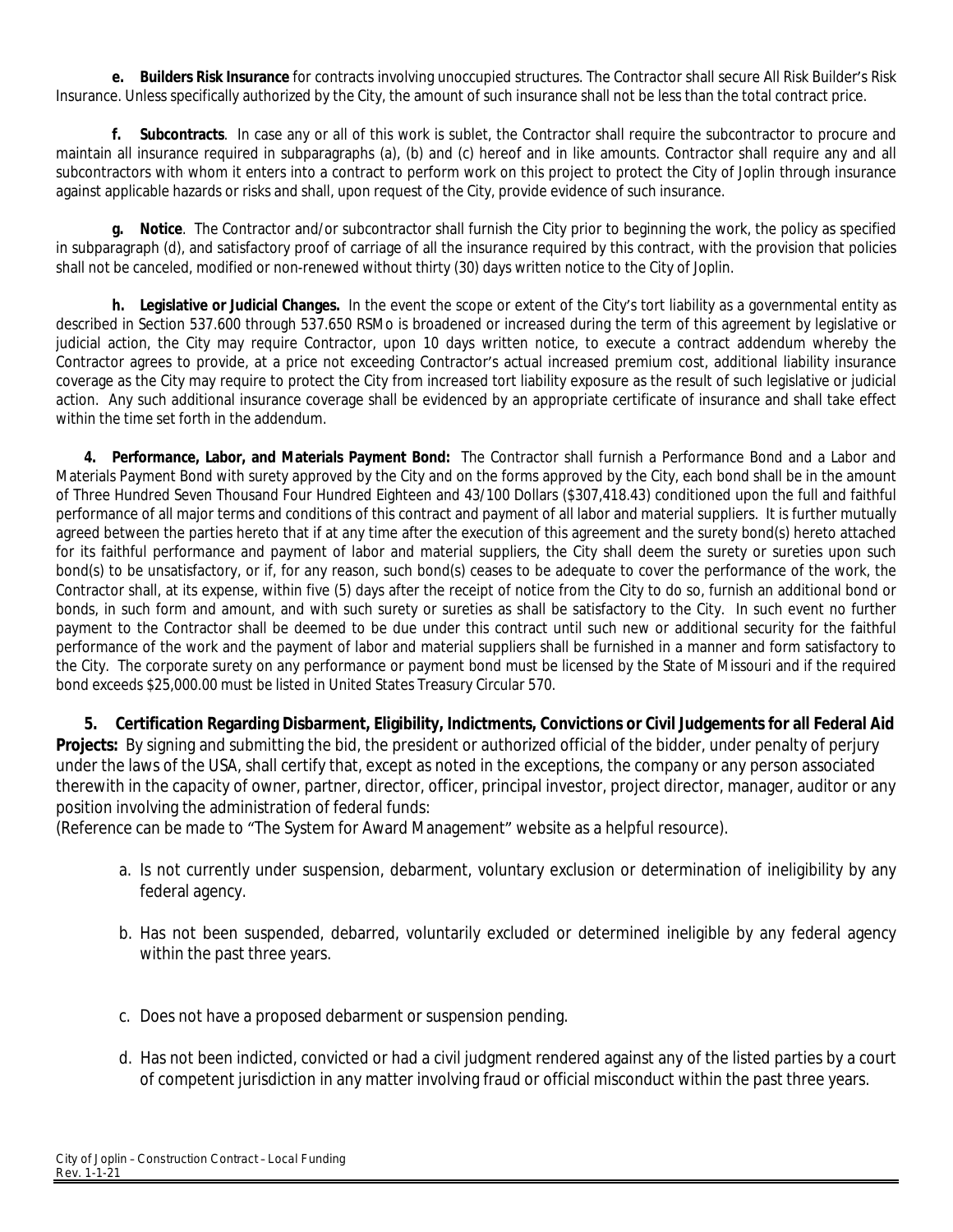**5.1** If there are any exceptions, the bidder shall submit the exceptions on company letterhead, signed by the bidder and inserted inside the bid submitted. Exceptions will not necessarily result in denial of award, but will be considered in determining bidder responsibility. For any exception noted, the bidder shall indicate to whom it applies, the initiating agency, and dates of action. Providing false information may result in criminal prosecution or administrative sanctions.

**5.2** By signing the contract, the contractor shall further certify that all related subcontracts of \$25,000 shall comply with this requirement. This includes all subcontractors, material suppliers and vendors.

**6. Contractor's responsibility for subcontractors**. The Contractor shall be as fully responsible to the City for the acts and omissions of its subcontractors, and of persons either directly or indirectly employed by them, as Contractor is for the acts and omissions of persons it directly employs. Contractor shall cause appropriate provisions to be inserted in all subcontracts relating to this work, to bind all subcontractors to Contractor by all the terms herein set forth, and insofar as applicable to the work of subcontractors and to give Contractor the same power regarding termination of any subcontract as the City may exercise over Contractor under any provisions of this contract. Nothing contained in this contract shall create any contractual relation between the subcontractor and the City or between any subcontractors.

**7. General Independent Contractor Clause**. This agreement does not create an employee/employer relationship between the parties. It is the parties' intention that the Contractor will be an independent contractor and not the City's employee for all purposes, including, but not limited to, the application of the Fair Labor Standards Act minimum wage and overtime payments, Federal Insurance Contribution Act, the Social Security Act, the Federal Unemployment Tax Act, the provisions of the Internal Revenue Code, Missouri Revenue and Taxation laws, Missouri Workers' Compensation and Unemployment Insurance laws. The Contractor will retain sole and absolute discretion in the judgment of the manner and means of carrying out the Contractor's activities and responsibilities hereunder. The Contractor agrees that it is a separate and independent enterprise from the public employer, that it has a full opportunity to find other business, that it has made its own investment in its business, and that it will utilize a high level of skill necessary to perform the work. This agreement shall not be construed as creating any joint employment relationship between the Contractor and the City, and the City will not be liable for any obligation incurred by the Contractor, including but not limited to unpaid minimum wages and/or overtime premiums.

**8. Liquidated Damages**. Time of completion of work by the Contractor is of the essence. Should Contractor, or in the case of default, the surety, fail to complete the work within the time specified in the contract, or within such extra time as may be allowed in accordance with City of Joplin Standard Specifications, Division 0000, General Requirements and Provisions, Section 0400.19, [\(http://mo-joplin.civicplus.com/DocumentCenter/View/3460](http://mo-joplin.civicplus.com/DocumentCenter/View/3460)) Contractor (or surety) shall be liable to the City in the amount of \$500.00 per day for each and every calendar day that the contract remains uncompleted after the time allowed for completion, as liquidated damages, and not as a penalty, it being stipulated that actual damages to the City and the public arising from Contractor's failure to timely complete the work would be difficult, if not impossible, to ascertain. The amount assessed as liquidated damages may be withheld from any moneys otherwise due to Contractor from the City.

**9. Termination**. The City reserves the right to terminate this contract by giving at least five (5) days prior written notice to the Contractor, without prejudice to any other rights or remedies of the City should the Contractor be adjudged a bankrupt, or if Contractor should make a general assignment for the benefit of its creditors, or if a receiver should be appointed for Contractor or for any of its property, or if Contractor should persistently or repeatedly refuse or fail to supply enough properly skilled workmen or proper material, or if Contractor should refuse or fail to make prompt payment to any person supplying labor or materials for the work under the contract, or persistently disregard instructions of the City or fail to observe or perform any provisions of the contract.

**10. City's Right to Proceed**. In the event this contract is terminated pursuant to Paragraph 8, then the City may take over the work and prosecute the same to completion, by contract or otherwise, and Contractor and its sureties shall be liable to the City for any costs over the amount of this contract thereby occasioned by the City. In any such case, the City may take possession of, and utilize in completing the work, such materials, appliances and structures as may be on the work site and are necessary for completion of the work. The foregoing provisions are in addition to, and not in limitation of, the rights of the City under any other provisions of the contract, city ordinances, and state and federal laws.

City of Joplin – Construction Contract – Local Funding Rev. 1-1-21 **11. Termination for Convenience of City**. The City shall have the right at any time by written notice to Contractor to terminate and cancel this contract, without cause, for the convenience of the City, and Contractor shall immediately stop work. In such event City shall not be liable to Contractor except for payment for actual work performed prior to such notice in an amount proportionate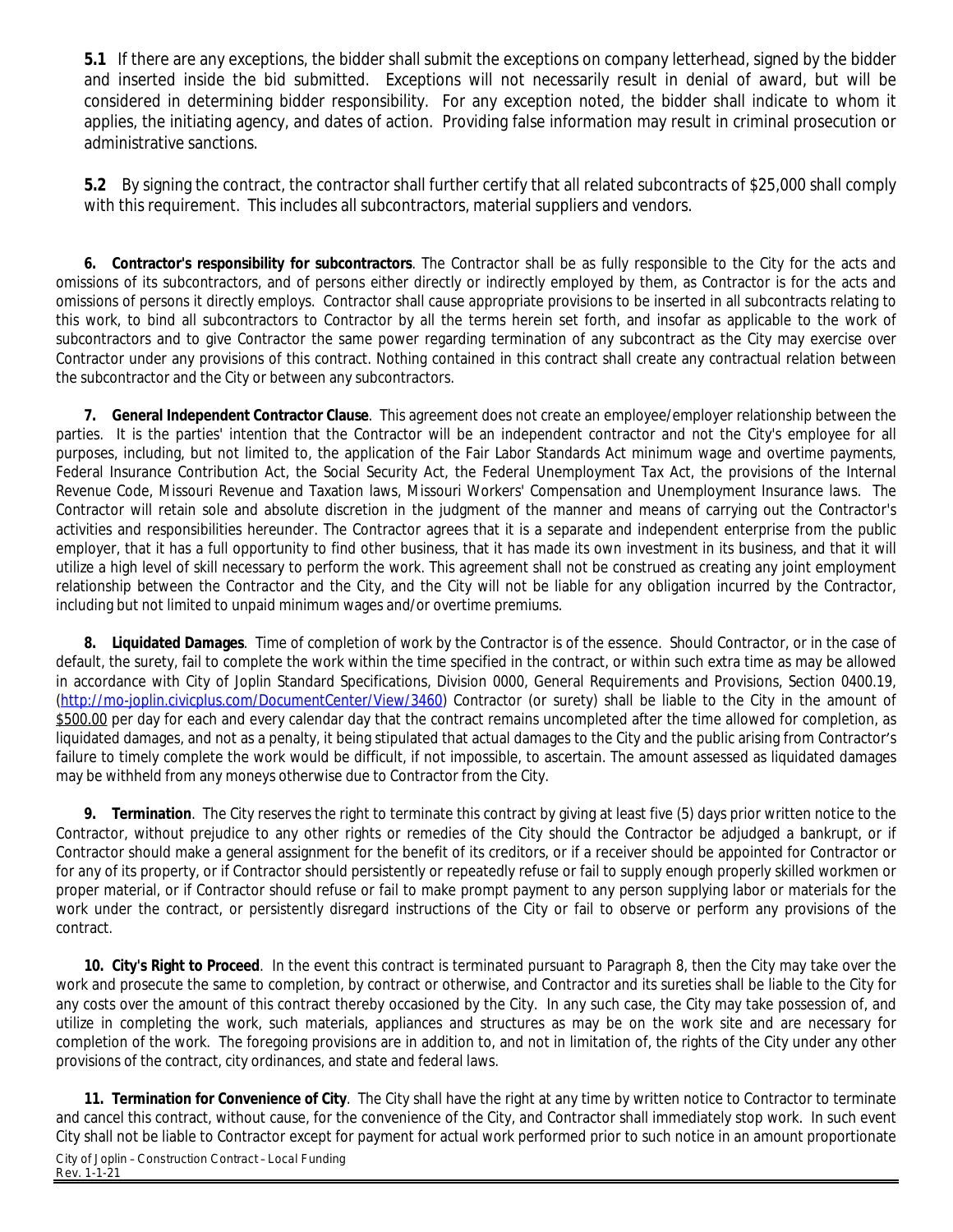to the completed contract price and for the actual costs of preparations made by Contractor for the performance of the cancelledportions of the contract, including a reasonable allowance of profit applicable to the actual work performed and such preparations. Anticipatory profits and consequential damages shall not be recoverable by Contractor.

**12. Guards and Lights**. The Contractor agrees that during the performance of said work, adequate barricades, guards and warning signs, lights or devices consistent with the requirements contained in the Manual on Uniform Traffic Control Devices shall be provided by Contractor during construction.

#### **13. Liability and Indemnity**.

**a.** In no event shall the City be liable to the Contractor for special, indirect, or consequential damages, except those caused by the City's gross negligence or willful or wanton misconduct arising out of or in any way connected with a breach of this contract. The maximum liability of the City shall be limited to the amount of money to be paid or received by the City under this contract.

**b.** The Contractor shall defend, indemnify and save harmless the City, its elected or appointed officials, agents and employees from and against any and all liability, suits, damages, costs (including attorney fees), losses, outlays and expenses from claims in any manner caused by, or allegedly caused by, or arising out of, or connected with, this contract, or the work or any subcontract thereunder (the Contractor hereby assuming full responsibility for relations with subcontractors), including, but not limited to, claims for personal injuries, death, property damage, or for damages from the award of this contract to Contractor, notwithstanding any possible negligence, whether sole or concurrent, on the part of the City, its officials, agents and employees.

**c.** The Contractor shall indemnify and hold the City harmless from all wages or overtime compensation due any employees in rendering services pursuant to this agreement or any subcontract, including payment of reasonable attorneys' fees and costs in the defense of any claim made under the Fair Labor Standards Act, the Missouri Prevailing Wage Law or any other federal or state law.

**d.** The indemnification obligations of Contractor hereunder shall not be limited by any limitations as to the amount or type of damages, compensation or benefits payable by or for the Contractor, under any federal or state law, to any person asserting the claim against City, its elected or appointed officials, agents and employees, for which indemnification is sought.

**e.** The indemnification obligations herein shall not negate, abridge or reduce in any way any additional indemnification rights of the City, its elected or appointed officials, agents and employees, which are otherwise available under statute, or in law or equity.

**f.** Contractor affirms that it has had the opportunity to recover the costs of the liability insurance required in this agreement in its contract price. Contractor's obligation under this agreement to defend, indemnify, and hold harmless any person from that person's own negligence or wrongdoing is limited to the coverage and limits of the applicable insurance required of the Contractor under this agreement.

**g**. The Contractor shall indemnify and hold the City harmless for any penalties, fines, fees or costs, including costs of defense, which are charged or assessed by any Federal, state or local agency including, but not limited to, Environmental Protection Agency or Department of Natural Resources.

**14. Payment for Labor and Materials**. The Contractor agrees and binds itself to pay for all labor done, and for all the materials used in the construction of the work to be completed pursuant to this contract.

**15. Payment**. The City will pay the Contractor in accordance with the rate set forth in the contract documents on file in the Public Works Department and by this reference made a part hereof, which shall constitute full and complete compensation for the Contractor's work provided hereunder. Such compensation will be paid in progress payments (less five (5) percent retainage), as established by the City, subject to receipt of a requisition for payment and a statement of work provided by the Contractor and agreement by both the City and the Contractor that the Contractor has fully performed the work to be paid for in such progress payments in conformance with the contract. If the City or the architect or engineer determines that a higher rate of retainage is required to ensure performance of the contract, the City may withhold up to ten (10) percent retainage until the work is fully completed and accepted by the City.

**16. Contract Documents**. The contract documents shall consist of the following: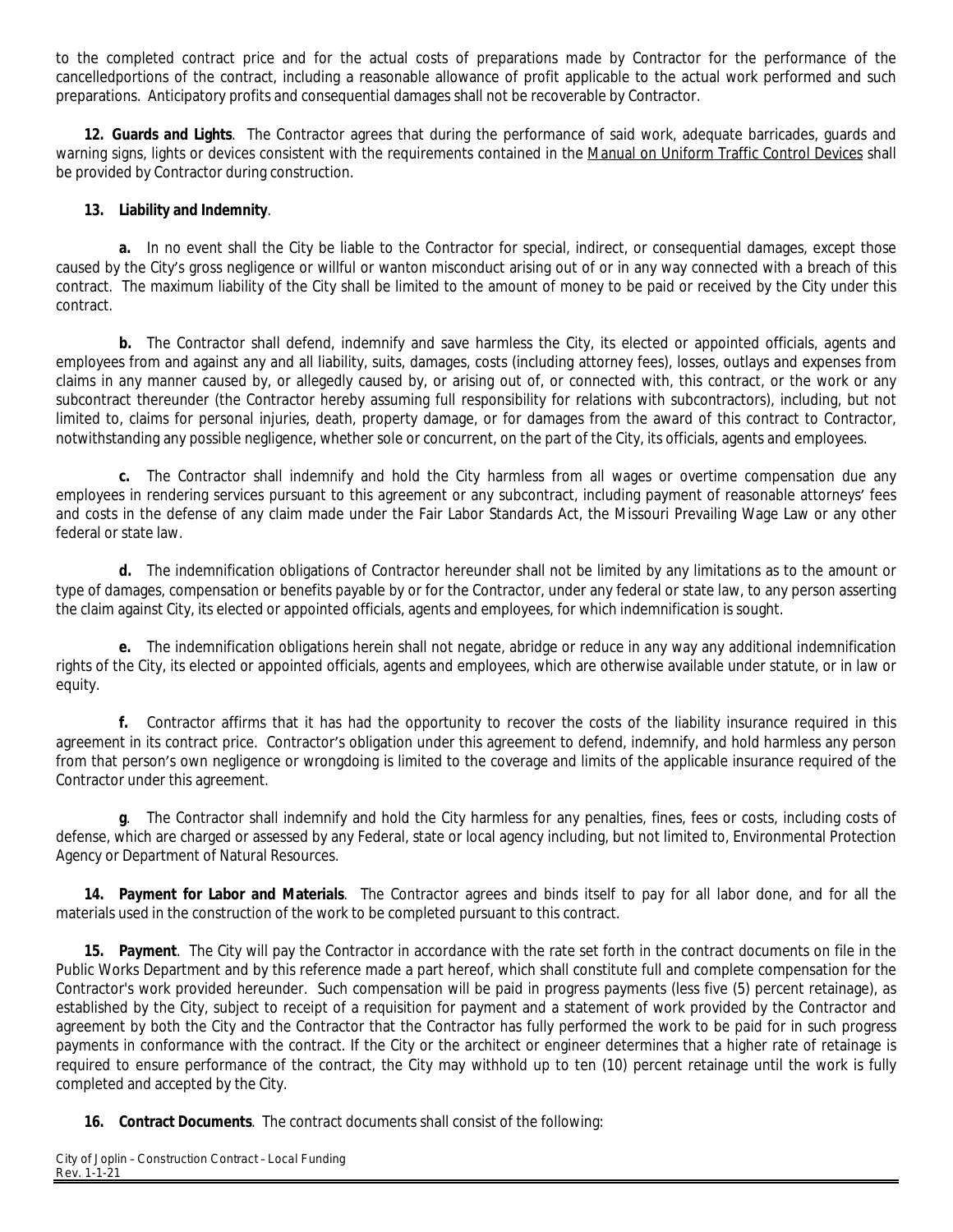- **a.** This Contract
- **b.** All Change Orders
- **c.** Bid Plans and Specifications
- **d.** City of Joplin Standard Specifications (Latest Revised Edition)
- **e.** Invitation to bid
- **f.** Instruction to bidders
- **g.** Bid
- **h.** Contractor's Statement of Qualifications
- **i.** Anti-Collusion Statement
- **j.** Agreement
- **k.** Notice of Award
- **l.** Notice to Proceed
- **m.** Performance Bond
- **n.** Payment Bond (Labor and Materials)
- **o.** General Conditions of Contract
- **p.** Supplemental General Conditions
- **q.** All Addenda

**Notice to Contractors:** This contract, together with the other documents enumerated in this paragraph, forms the contract between the parties. These documents are as fully a part of the contract as if attached hereto or repeated herein. The Contractor agrees to perform all of the work described in the contract documents and to comply with the terms and conditions defined therein for a total sum of Three Hundred Seven Thousand Four Hundred Eighteen and 43/100 (\$307,418.43) dollars, said amount being subject to any approved addenda or change order.

**17. Subsurface Conditions**. Contractor agrees that information contained in the published reports and public actions of the Missouri Division of Geology and Land Survey shall be conclusive and binding upon the Contractor as to what subsurface conditions at the job site are reasonably anticipated or reasonably foreseeable. Contractor acknowledges and agrees that it shall not be entitled to any adjustment in the Contract Sum or Contract Times for any concealed condition of any nature, including but not limited to unknown physical conditions of an unusual nature which differ materially from those ordinarily found to exist and generally recognized as inherent in construction activities of the character provided for in the Contract Documents, in addition to the information contained in the published reports and public actions of the Missouri Division of Geology and Land Survey. Contractor recognizes that it has assumed the risks of concealed conditions and is being compensated for assuming these risks.

**18. Conflict of Interest**. In accepting this contract, Contractor certifies that no member or officer of its firm or corporation is an officer or employee of the City of Joplin, Missouri, or any of its boards or agencies, and further that no officer or employee of the City has any financial interest, direct or indirect, in this contract. All applicable federal regulations and provisions of R.S.Mo. Section 105.450 et seq. shall not be violated.

**19. Assignment.** The Contractor shall not assign any interest in this contract, and shall not transfer any interest in the same (whether by assignment or novation), without prior written consent of the City thereto, provided, however, that claims for money due or to become due to the Contractor from the City under this Contract may be assigned to a bank, trust company, or other financial institution without such approval. Notice of such assignment or transfer shall be furnished in writing promptly to the City and the bond surety. Any such assignment is expressly subject to all rights and remedies of the City under this agreement, including the right to change or delete activities from the Contract or to terminate the same as provided herein, and no such assignment shall require the City to give any notice to any such assignee of any actions which the City may take under this agreement.

**20. Nondiscrimination**. The Contractor agrees in the performance of this contract not to discriminate on the ground or because of race, creed, color, national origin or ancestry, sex, religion, handicap, age, status as a protected veteran or status as a qualified individual with a disability, or political opinion or affiliation, against any employee of Contractor or applicant for employment and shall include a similar provision in all subcontracts let or awarded hereunder. The parties hereby incorporate the requirements of 41 C.F.R. §§ 60-1.4(a)(7), 29 C.F.R. Part 471, Appendix A to Subpart A, 41 C.F.R. § 60-300.5(a)ii and 41 C.F.R. § 60- 741.5(a), if applicable.

a. This contractor and subcontractor shall abide by the requirements of 41 C.F.R. § 60-300.5(a). This regulation prohibits discriminations against qualified protected veterans, and requires affirmative action by covered prime contractors and subcontractors to employ and advance in employment qualified protected veterans.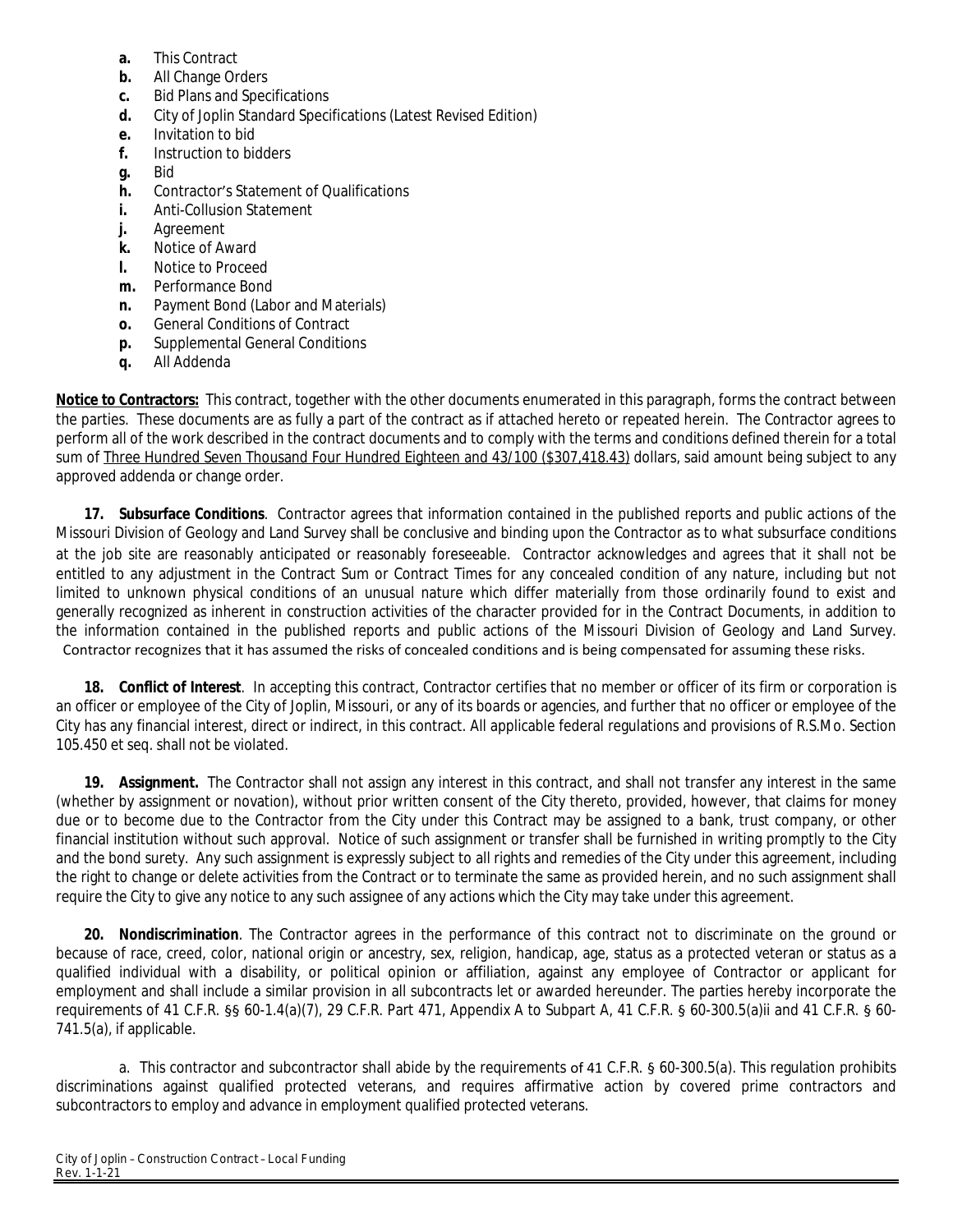b. This contractor and subcontractor shall abide by the requirements of 41 C.F.R. § 60-741.5(a). This regulation prohibits discrimination against qualified individuals on the basis of disability, and requires affirmative action by covered prime contractors and subcontractors to employ and advance in employment qualified individuals with disabilities.

**21. Nonresident/Foreign Contractors**. The Contractor shall procure and maintain during the life of this contract:

a. If the Contractor is a foreign corporation, a certificate of authority to transact business in the State of Missouri from the Secretary of State, unless exempt pursuant to the provisions of Section 351.570 R.S.Mo.

b. A certificate from the Missouri Director of Revenue evidencing compliance with the transient employer financial assurance law, unless exempt pursuant to the provisions of Section 285.230 RSMo.

**22. Notices**. All notices required or permitted hereinunder and required to be in writing may be given by FAX or by first class mail addressed to City and Contractor at the addresses shown above. The date of delivery of any notice given by mail shall be the date falling on the second full day after the day of its mailing. The date of delivery of notice by FAX transmission shall be deemed to be the date transmission occurs, except where the transmission is not completed by 5:00 p.m. on a regular business day at the terminal of the receiving party, in which case the date of delivery shall be deemed to fall on the next regular business day for the receiving party.

**23. Records and Audits.** The Contractor shall maintain accounts and records, including personnel, property, and financial records, adequate to identify and account for all costs pertaining to the Contract and such other records as may be deemed necessary by the City to assure proper accounting for all project funds. These records will be made available for audit purposes to the City or any authorized representative, and will be retained for three years after the expiration of this Contract.

**24. Authorized Employees**. Contractor acknowledges that Section285.530, RSMo, prohibits any business entity or employer from knowingly employing, hiring for employment, or continuing to employ an unauthorized alien to perform work within the State of Missouri. Contractor therefore covenants that is not knowingly in violation of subsection 1 or Section 285.530, RSMo, and that it will not knowingly employ, hire for employment, or continue to employ any unauthorized aliens to perform work on the Project, and that its employees are lawfully to work in the United States.

**25. Interest of Contractor and Employees**. The Contractor covenants that he/she presently has no interest and shall not acquire interest, direct or indirect, in the study area or any parcels therein or any other interest which would conflict in any manner or degree with the performance of his services hereunder. The Contractor further covenants that in the performance of this Contract, no person having any such interest shall be employed.

**26. Interest of Members of a City.** No member of the governing body of the City and no other officer, employee, or agent of the City who exercises any functions or responsibilities in connection with the planning and carrying out of the program, shall have any personal financial interest, direct or indirect, in this Contract, and the Contractor shall take appropriate steps to assure compliance.

**27. Interest of Other Local Public Officials.** No member of the governing body of the locality and no other public official of such locality, who exercises any functions or responsibilities in connection with the planning and carrying out of the program, shall have any personal financial interest, direct or indirect, in this Contract, and the Contractor shall take appropriate steps to assure compliance.

**28. Affidavit for Contracts Over \$5,000.00**. That pursuant to Missouri Revised Statute Sections 285.525 through 285.550, if this contract exceeds the amount of \$5,000.00 and Contractor is associated with a business entity, Contractor shall provide an acceptable notarized affidavit stating that the associated business entity is enrolled in and participates in a federal work authorization program with respect to the employees working in connection with the contracted services, and that said business entity does not knowingly employ any person who is an unauthorized alien in connection with the contracted services. Additionally, Contractor must provide documentation for said business entity evidencing current enrollment in a federal work authorization program.

**29. City Benefits**. The Contractor shall not be entitled to any of the benefits established for the employees of the City nor be covered by the Worker's Compensation Program of the City.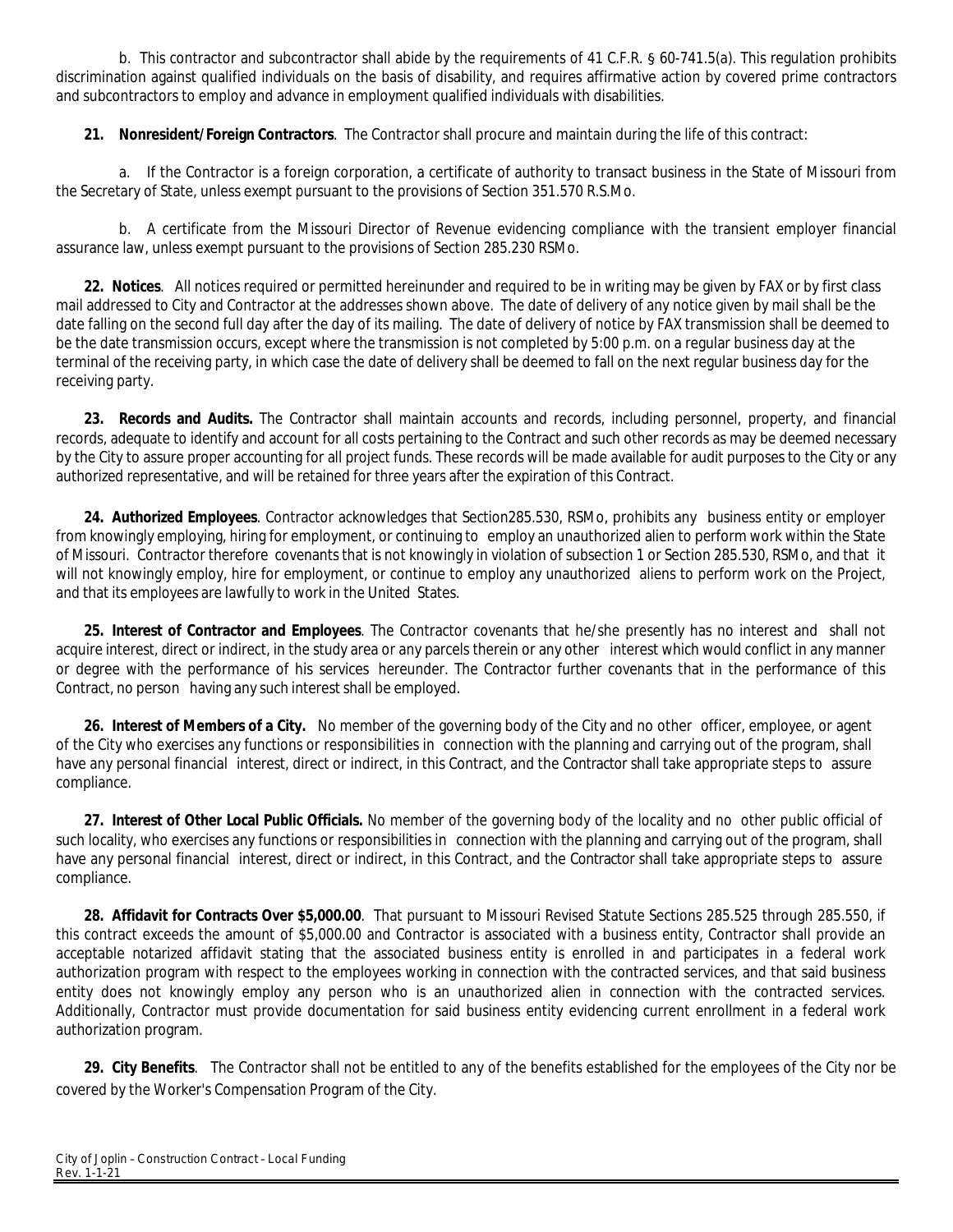**30. Occupational License**: The Contractor shall obtain and maintain an occupational license with the City of Joplin, Missouri, if required by city code and any required state or federal license. The cost for this occupational license shall be borne by the Contractor. No contract will be executed by the City until this occupational license has been obtained and that the Contractor is current on any City taxes is verified.

**31. Safety Training.** Pursuant to Missouri Revised Statute Section 292.675, Contractors and subcontractors who sign a contract to work on public works projects must provide a 10-hour OSHA construction safety program, or similar program approved by the Department of Labor and Industrial Relations, to be completed by their on-site employees within sixty (60) days of beginning work on the construction project. Contractors and subcontractors in violation of this provision will forfeit to the public body \$2,500 plus \$100 a day for each employee who is employed without training. Public bodies and contractors may withhold/assess these penalties from the payment due to those contractors and subcontractors if found to be in non-compliance.

**32. Compliance with Laws.** Contractor agrees to comply with all applicable federal, state and local laws or rules and regulations applicable to the provision of services and products hereunder. Contractor affirmatively states that payment of all local, state, and federal taxes and assessments owed by Contractor is current.

**33. Entire Agreement**. This agreement contains the entire agreement of the parties. No modification, amendment, or waiver of any of the provisions of this agreement shall be effective unless in writing specifically referring hereto, and signed by both parties.

**34. Remedies.** Except as may be otherwise found in the contract documents, all claims, disputes, counter-claims, and other matters in question between the Owner and Contractor arising out of or related to this agreement or the breech thereof, will be decided by arbitration if the parties hereto mutually agree, or in a court of competent jurisdiction within the state in which the Owner is located.

**35. Jurisdiction**. This agreement and every question arising hereunder shall be construed or determined according to the laws of the State of Missouri. Should any part of this agreement be adjudicated, venue shall be proper only in the Circuit Court of Jasper County, Missouri.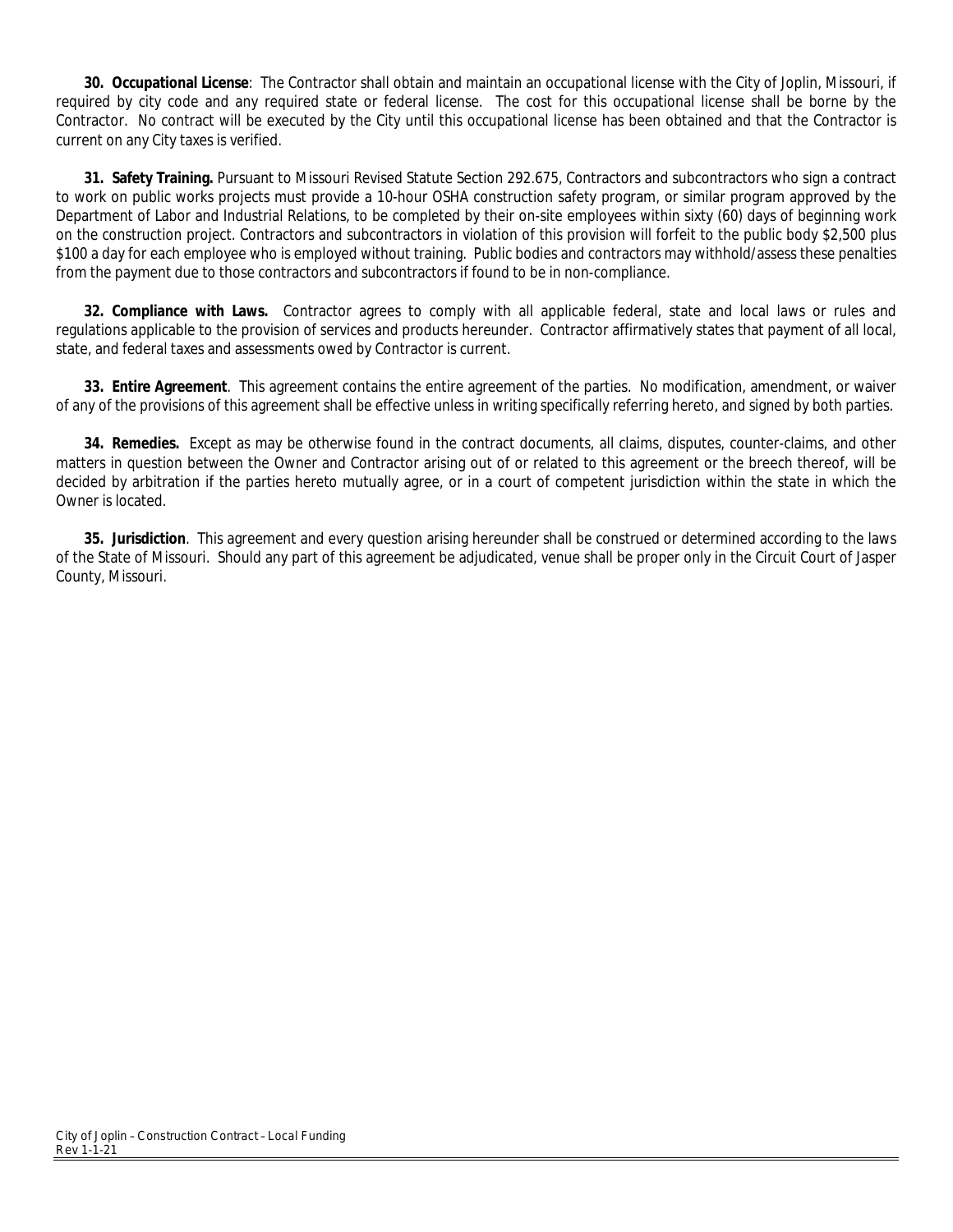**IN WITNESS WHEREOF,** the parties hereto have set their hands and seals on the day and year herein stated.

#### **CERTIFICATE OF DIRECTOR OF FINANCE**

I certify that the expenditure contemplated by this document is within the purpose of the appropriation to which it is to be charged and that there is an unencumbered balance of appropriated and available funds to pay therefor.

Leslie Haase, Director of Finance

\_\_\_\_\_\_\_\_\_\_\_\_\_\_\_\_\_\_\_\_\_\_\_\_\_\_\_\_\_\_\_\_\_\_\_\_\_\_\_\_\_\_\_\_\_\_\_\_\_\_\_

**APPROVED AS TO FORM**

**CONTRACTOR**:

By: \_\_\_\_\_\_\_\_\_\_\_\_\_\_\_\_\_\_\_\_\_\_\_\_\_\_\_\_\_\_\_\_\_\_\_\_\_\_\_\_\_\_\_\_\_\_ Printed Name: \_\_\_\_\_\_\_\_\_\_\_\_\_\_\_\_\_\_\_\_\_\_\_\_\_\_\_\_\_\_\_\_\_\_\_\_\_

Title: \_\_\_\_\_\_\_\_\_\_\_\_\_\_\_\_\_\_\_\_\_\_\_\_\_\_\_\_\_\_\_\_\_\_\_\_\_\_\_\_\_\_\_\_\_

**CITY OF JOPLIN, MISSOURI**

\_\_\_\_\_\_\_\_\_\_\_\_\_\_\_\_\_\_\_\_\_\_\_\_\_\_\_\_\_\_\_\_\_\_\_\_\_\_\_\_\_\_\_\_\_\_\_\_\_\_\_ Peter Edwards, City Attorney

 $By: \_\_$ 

David Hertzberg, Public Works Director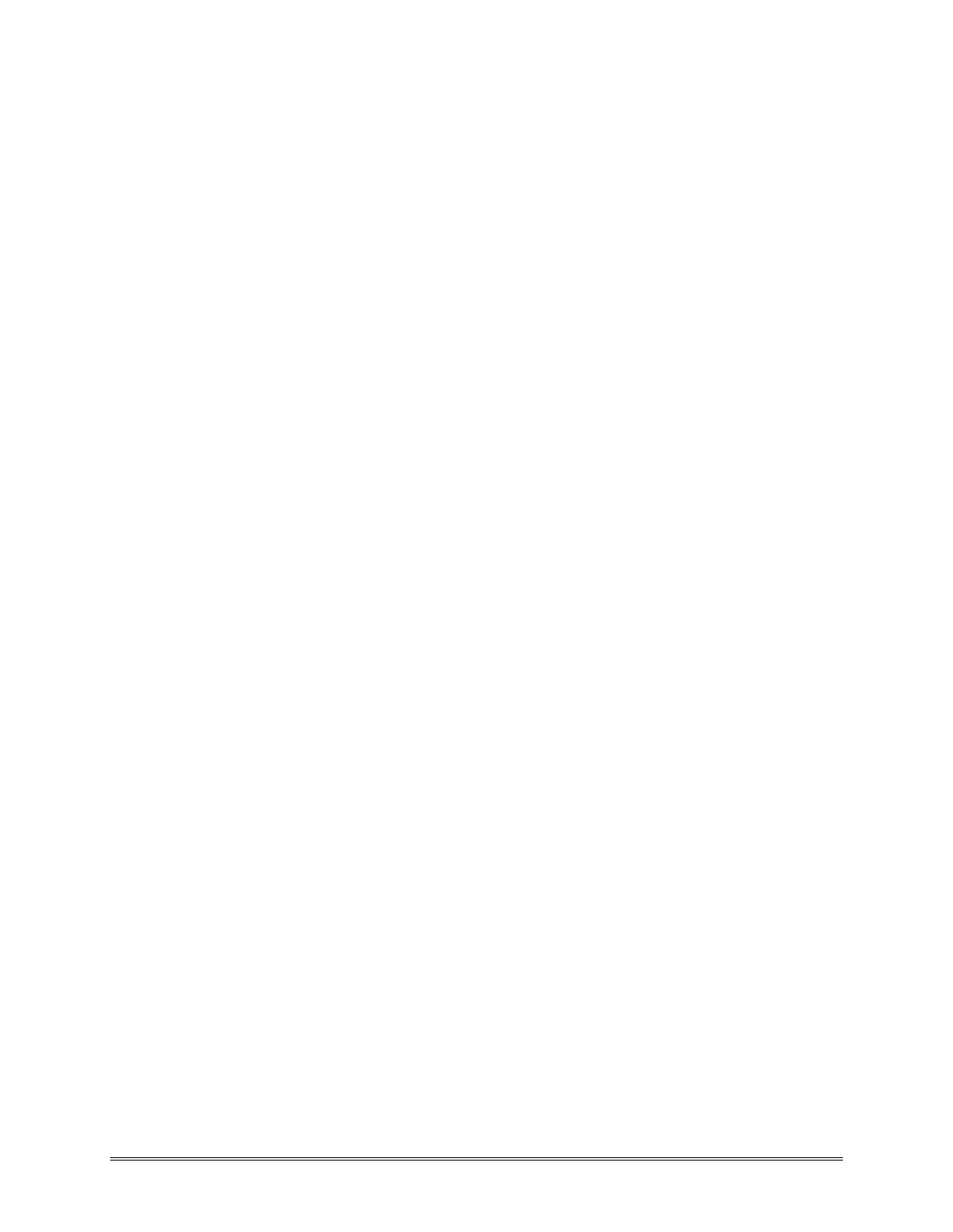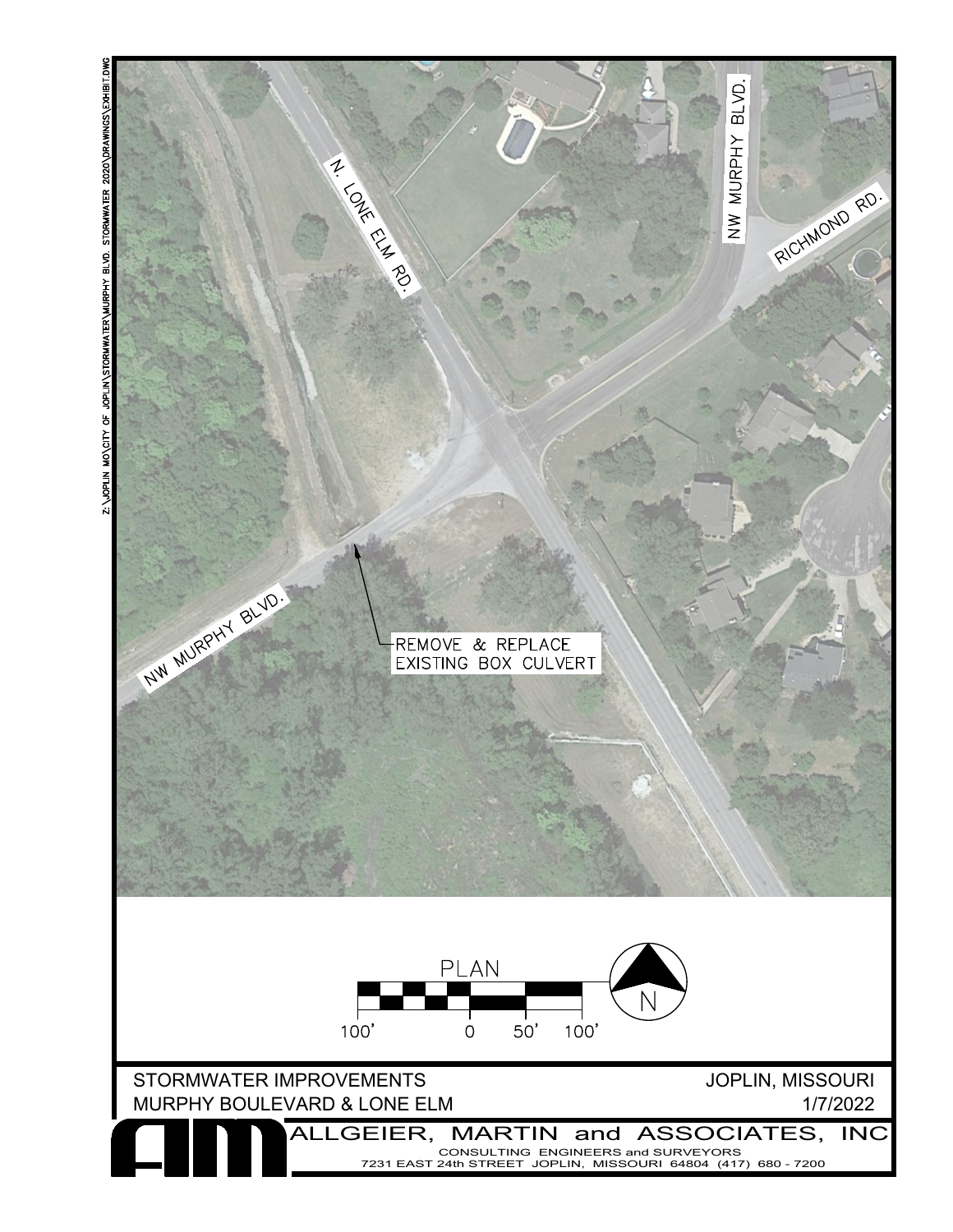### **COUNCIL BILL NO. 2022-102 ORDINANCE NO**

AN ORDINANCE approving the City of Joplin to enter into a construction agreement with Jeff Asbell Excavating and Trucking Inc., in the amount of Three Hundred Seven Thousand Four Hundred Eighteen and 43/100 Dollars (\$307,418.43) for construction of the Lone Elm and Murphy Stormwater Improvements project; and authorizing the City Manager or his designee to execute the same by and on behalf of the City of Joplin.

# BE IT ORDAINED BY THE COUNCIL OF THE CITY OF JOPLIN, as follows:

Section 1. That the said construction agreement by and between the City of Joplin and Jeff Asbell Excavating and Trucking Inc., in the amount of Three Hundred Seven Thousand Four Hundred Eighteen and 43/100 Dollars (\$307,418.43) for construction of the Lone Elm and Murphy Stormwater Improvements project (TS0608) funded through the Parks and Stormwater Sales Tax, in the City of Joplin, Jasper County, a true and accurate copy of said agreement being attached hereto and incorporated herein, be, and the same is hereby approved.

Section 2. That the City Manager of the City of Joplin, Missouri, or his designee, is hereby authorized and directed to execute said agreement, or agreement in substantially similar form, by and on behalf of the City of Joplin.

Section 3. That upon the final approval and acceptance of the contractor's work under said contract, in substantial conformance with the attached agreement, in writing by the Director of Public Works and his certification to the effect to the Director of Finance, the contractor shall be paid from the Parks and Stormwater Sales Tax fund.

Passed by the Council of the City of Joplin, Missouri, this day of

 $\frac{1}{2022 \text{ by a}}$  vote.

ATTEST: Ryan D. Stanley, Mayor

\_\_\_\_\_\_\_\_\_\_\_\_\_\_\_\_\_\_\_\_\_\_\_\_\_\_\_\_\_\_\_\_\_\_\_\_

\_\_\_\_\_\_\_\_\_\_\_\_\_\_\_\_\_\_\_\_\_\_\_\_\_\_\_\_\_\_\_\_\_\_\_ Holly Nagy, City Clerk

APPROVED AS TO FORM:

Peter C. Edwards, City Attorney

\_\_\_\_\_\_\_\_\_\_\_\_\_\_\_\_\_\_\_\_\_\_\_\_\_\_\_\_\_\_\_\_\_\_\_